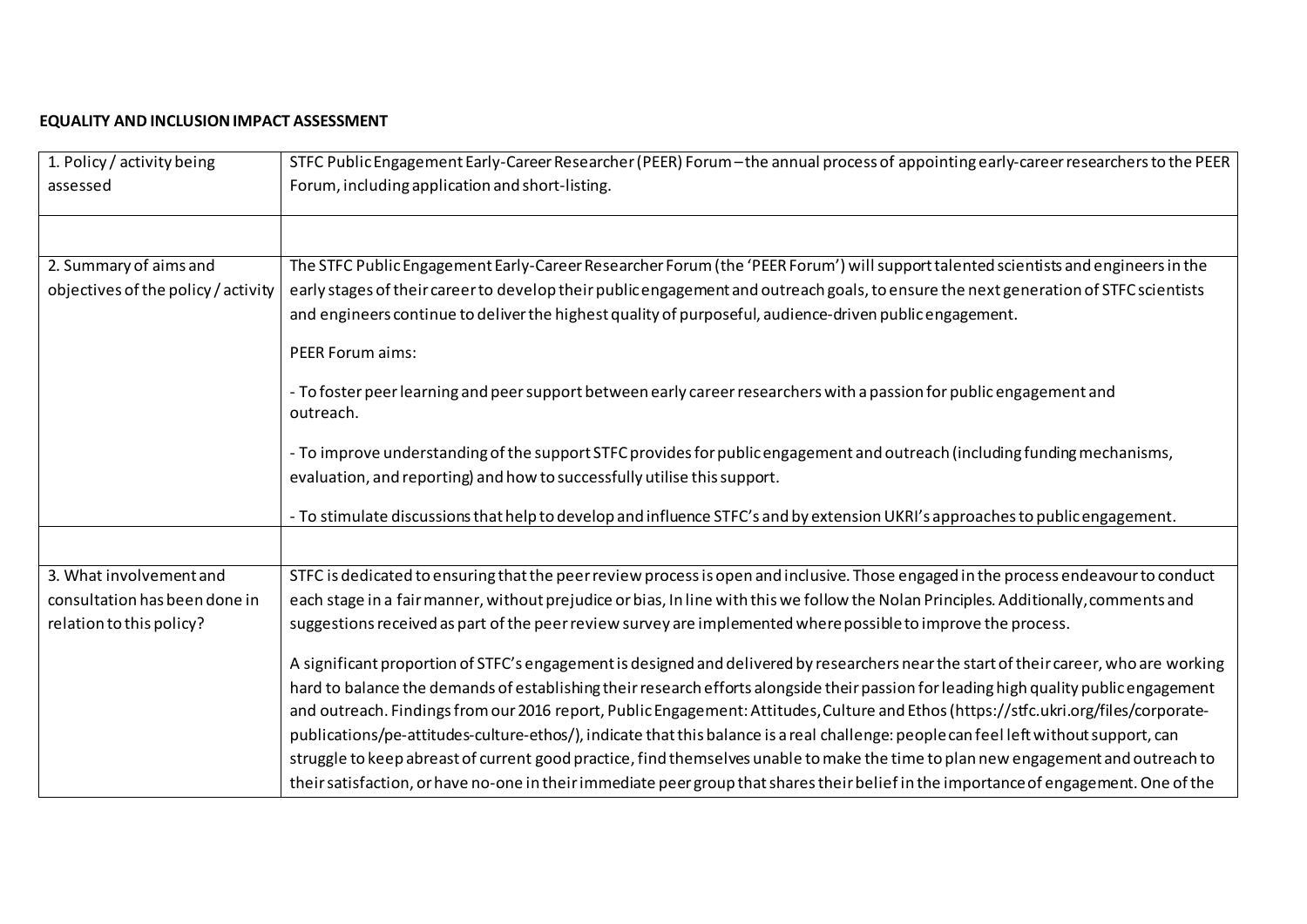| goals of the PEER Forum is to help change this situation.                                                                                                                                                                                                                                                                                                                                                                                                                                                                                                                                                                                                                                                                                                            |  |  |  |  |
|----------------------------------------------------------------------------------------------------------------------------------------------------------------------------------------------------------------------------------------------------------------------------------------------------------------------------------------------------------------------------------------------------------------------------------------------------------------------------------------------------------------------------------------------------------------------------------------------------------------------------------------------------------------------------------------------------------------------------------------------------------------------|--|--|--|--|
| The annual call for the PEER Forum will be advertised on the STFC website, and disseminated by email and social media across the UK<br>STEM, public engagement, and science communication sectors.                                                                                                                                                                                                                                                                                                                                                                                                                                                                                                                                                                   |  |  |  |  |
| This EIA has been reviewed by a member of STFC's Equality and Diversity policy group.                                                                                                                                                                                                                                                                                                                                                                                                                                                                                                                                                                                                                                                                                |  |  |  |  |
| STFC is dedicated to ensuring that our processes for funding are open and inclusive. Individuals engaged with our funding processes<br>endeavour to conduct each stage in a fair and objective manner, without prejudice or bias. In line with this, STFC adheres to the seven<br>principles of public life. In addition, we adopt the following principles for the PEER network:                                                                                                                                                                                                                                                                                                                                                                                    |  |  |  |  |
| <b>For Applicants:</b>                                                                                                                                                                                                                                                                                                                                                                                                                                                                                                                                                                                                                                                                                                                                               |  |  |  |  |
| The call is advertised widely to reach the largest possible audience<br>$\bullet$<br>The call is advertised clearly on the STFC website<br>$\bullet$<br>The call text and guidance clearly states the eligibility and assessment criteria<br>$\bullet$<br>The STFC website conforms to accessibility requirements for websites, including the ability to adjust the text size or use a text<br>$\bullet$<br>reader on the page<br>STFC will offer hard copies of the call documentation to an applicant if requested<br>$\bullet$<br>STFC will provide all reasonable support to applicants before and after submission in order to assist them in the application and<br>$\bullet$<br>assessment process. This opportunity is highlighted in the call documentation |  |  |  |  |
| For assessors: PEER forum reviewer panel:                                                                                                                                                                                                                                                                                                                                                                                                                                                                                                                                                                                                                                                                                                                            |  |  |  |  |
| The PEER Forum reviewer panel is selected to ensure a breadth of expertise that encompasses all major fields of STFC science<br>$\bullet$<br>and technology<br>The membership of the review panel will be a minimum of 30% female, or objectively justified if this is ever not the case<br>$\bullet$<br>Our guidance clearly states our expectations of reviewers<br>$\bullet$<br>STFC will provide all reasonable support to our reviewers in order to ensure they understand the aims, objectives, and<br>processes of the PEER Forum<br>STFC is committed to taking all reasonable steps to enable participation for individuals with alternative working patterns,<br>$\bullet$<br>including reduced working hours                                              |  |  |  |  |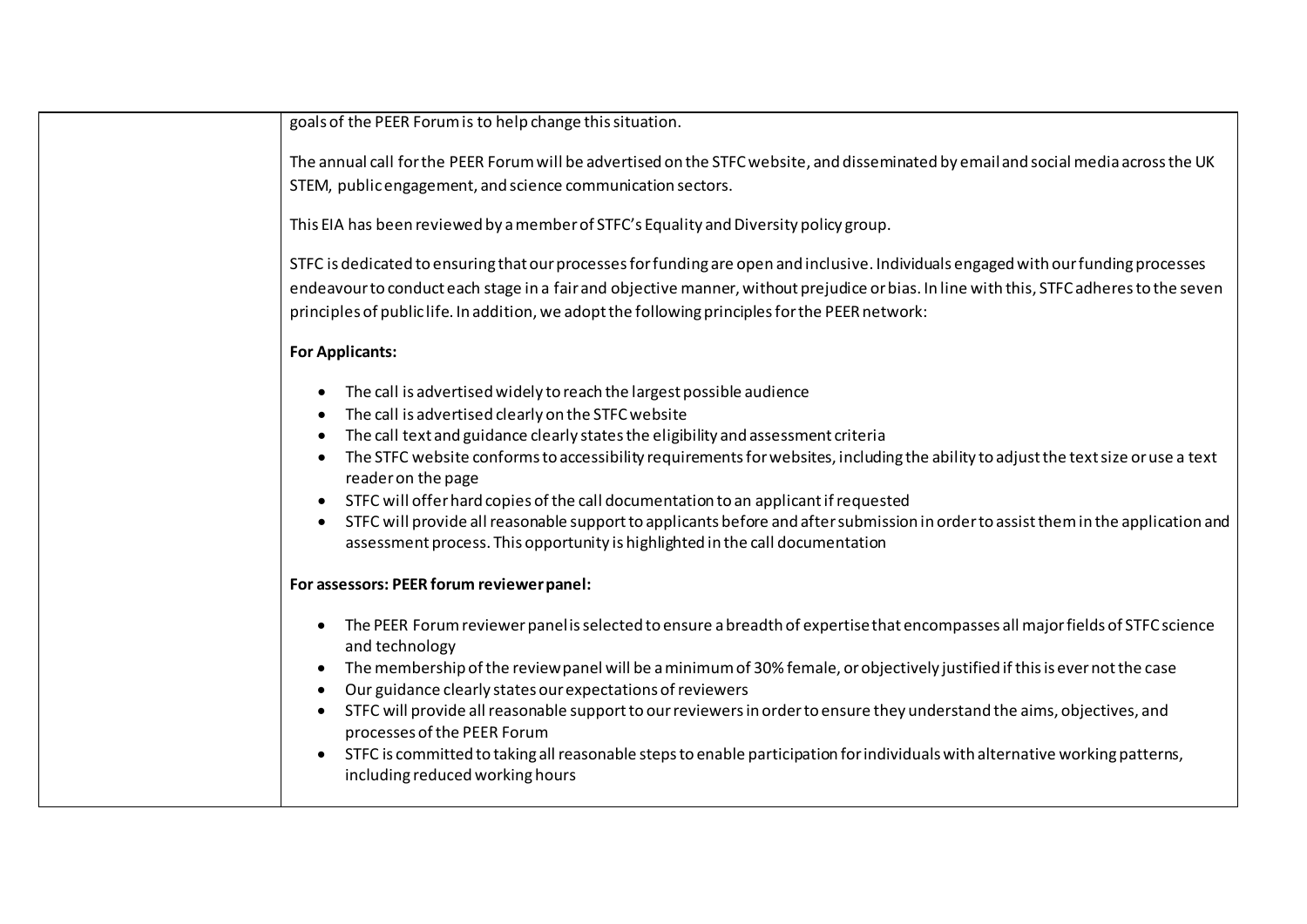|                                                                                | Panel reviewers are asked to inform STFC if they have any additional needs to enable attendance or participation<br>STFC will schedule appropriate breaks and provide appropriate refreshments for panel members                                                                                                                                                              |  |  |  |
|--------------------------------------------------------------------------------|-------------------------------------------------------------------------------------------------------------------------------------------------------------------------------------------------------------------------------------------------------------------------------------------------------------------------------------------------------------------------------|--|--|--|
|                                                                                | For STFC Staff:                                                                                                                                                                                                                                                                                                                                                               |  |  |  |
|                                                                                | All STFC staff involved in the process will receive training in unconscious bias to raise awareness of conditions that may impact upon<br>their decision making                                                                                                                                                                                                               |  |  |  |
|                                                                                | Venue arrangements when required will be selected for ease of accessibility; will not conflict with different cultures, religions or<br>beliefs; and will offer a full range of sensory accessibility relating to visual and hearing impairments.                                                                                                                             |  |  |  |
|                                                                                | Catering will be arranged with clear labelling and be appropriate to those who have specific cultural, religious, health or disability needs                                                                                                                                                                                                                                  |  |  |  |
| 4. Who is affected by the<br>policy/funding activity/event?                    | Anyone who applies to the STFC PEER Forum and external panel reviewers involved in the assessment process.                                                                                                                                                                                                                                                                    |  |  |  |
|                                                                                |                                                                                                                                                                                                                                                                                                                                                                               |  |  |  |
| 5. Arrangements for monitoring<br>and reviewing actual impact of<br>the policy | STFC will review this equality impact assessment annually to identify any actions or interventions that are required to improve<br>diversity and inclusion.<br>STFC monitors and analyses data to better understand the diversity of its Community<br>STFC hold an annual application exercise for Panel membership and when published provides guidance on diversity targets |  |  |  |
|                                                                                |                                                                                                                                                                                                                                                                                                                                                                               |  |  |  |

| Group | Potential for positive | Examples of any evidence/data used | Action to address negative impact (e.g. adjustment to the policy) |
|-------|------------------------|------------------------------------|-------------------------------------------------------------------|
|       | or negative impact?    |                                    |                                                                   |
|       |                        |                                    |                                                                   |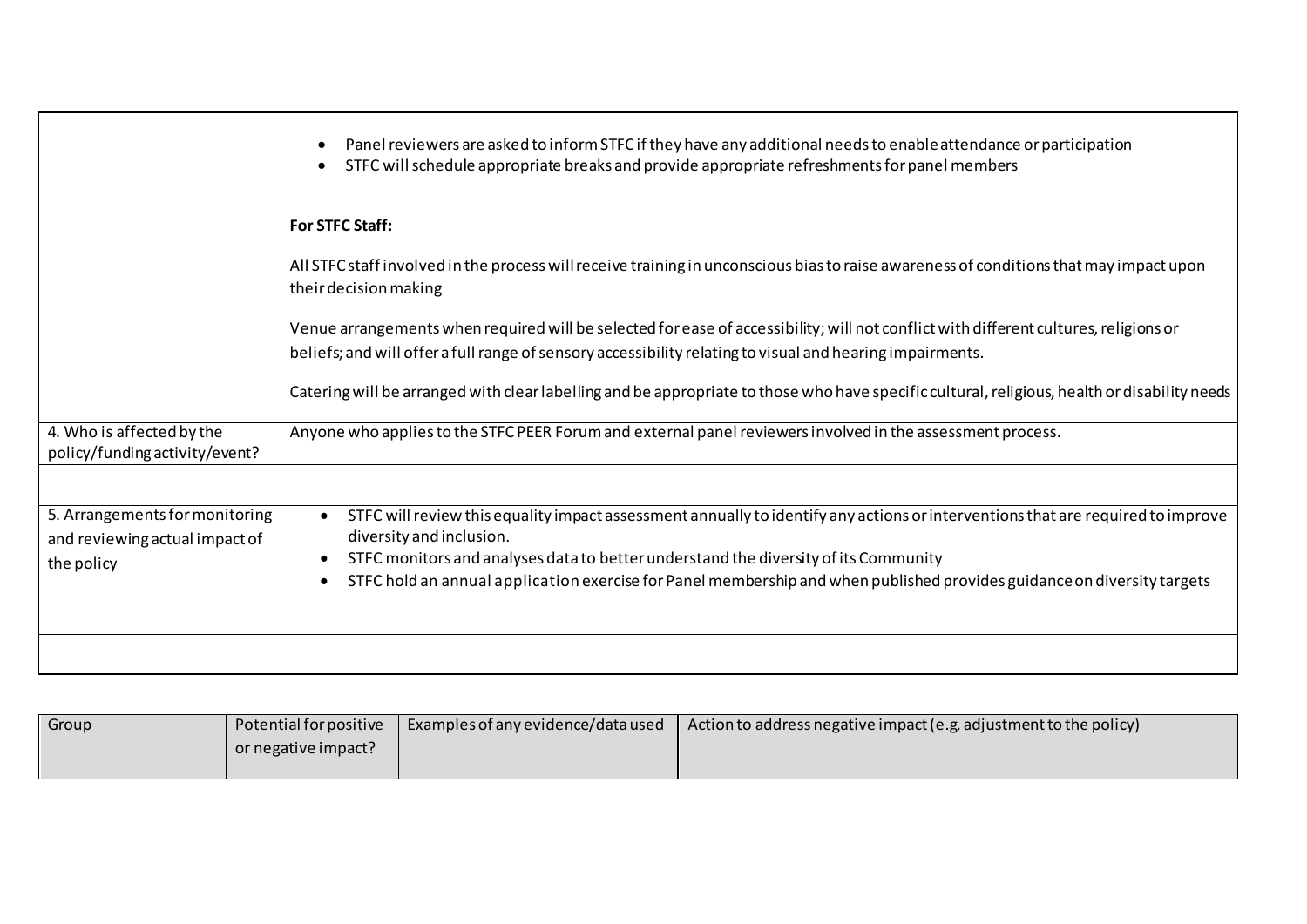| Disability | Yes-negative impact                                                                                                                                                                                             | Applicants and/or reviewers with<br>visual disabilities or impairments may<br>find it difficult to access and review<br>electronic documentation.<br>Applicants or panel members with<br>mobility disabilities may face<br>difficulties in attending the panel<br>meetings. | STFC will take all reasonable steps to make adjustments to the assessment<br>process in order to enable participation. As examples, this may include the<br>use of video conferencing or equivalent tools, tailored timing of the meeting<br>schedule, or provision of specific facilities to enable an applicant or panel<br>member to be comfortable in the meeting environment.<br>Electronic information is accessible and STFC will investigate the ability for the<br>potential use of screen readers for personnel who are visually impaired.<br>STFC will respond to individual support needs on a case by case basis.<br>STFC will ensure the meeting venue is compatible with the use of hearing aid |
|------------|-----------------------------------------------------------------------------------------------------------------------------------------------------------------------------------------------------------------|-----------------------------------------------------------------------------------------------------------------------------------------------------------------------------------------------------------------------------------------------------------------------------|----------------------------------------------------------------------------------------------------------------------------------------------------------------------------------------------------------------------------------------------------------------------------------------------------------------------------------------------------------------------------------------------------------------------------------------------------------------------------------------------------------------------------------------------------------------------------------------------------------------------------------------------------------------------------------------------------------------|
|            | Panel members with hearing<br>difficulties may find it hard to engage<br>in discussions.<br>Attendees with neuro-disabilities<br>may experience difficulties with<br>concentration during panel<br>assessments. | loops and will work with individuals to understand what other help can be<br>provided.<br>STFC will select a room that is light and airy, ensure that plenty of breaks are<br>built in to the agenda and ensure that colours chosen don't trigger migraines,                |                                                                                                                                                                                                                                                                                                                                                                                                                                                                                                                                                                                                                                                                                                                |
|            |                                                                                                                                                                                                                 | different colours may assist in this if personnel don't bring their own laptops.<br>STFC consult with all Panel members to understand any specific requirements<br>for participation and will accommodate where required.                                                   |                                                                                                                                                                                                                                                                                                                                                                                                                                                                                                                                                                                                                                                                                                                |
|            |                                                                                                                                                                                                                 |                                                                                                                                                                                                                                                                             |                                                                                                                                                                                                                                                                                                                                                                                                                                                                                                                                                                                                                                                                                                                |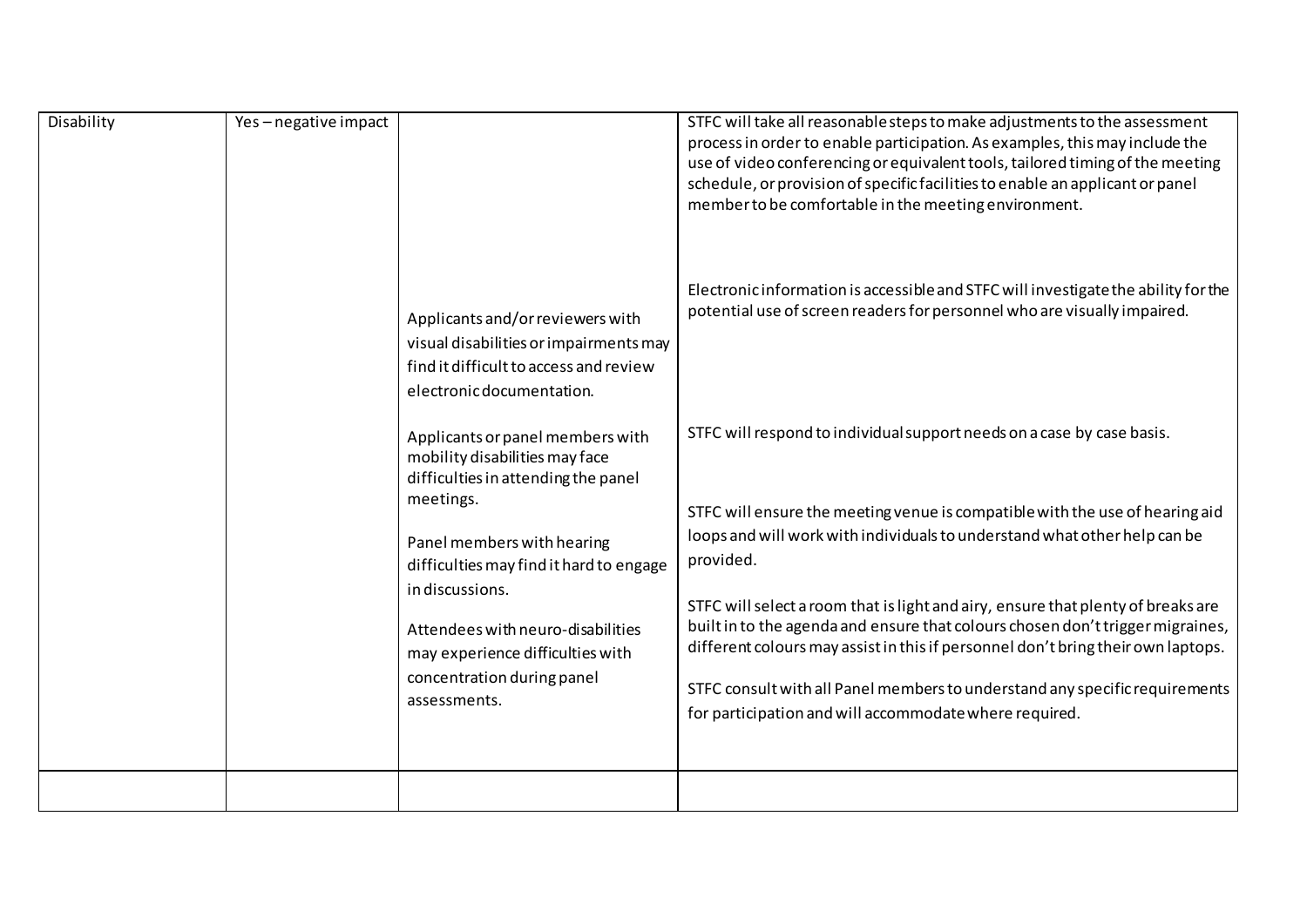| Gender reassignment                                                                 | Yes-negative impact | Information regarding gender<br>reassignment is not made available<br>throughout the peer review process.<br>However, this may become apparent<br>during the meeting stage or it may be<br>possible that panel members already<br>know this information or could<br>endeavour to seek it out. | Panel members are required to follow best practice in taking positive steps to<br>safeguard funding decisions, and are reminded of the conditions that may<br>lead to unconscious bias during each meeting. STFC staff presence during<br>panel meeting acts as an additional assurance to ensure unbiased peer review                                                                                                                                                                                                                                                                                                                           |
|-------------------------------------------------------------------------------------|---------------------|-----------------------------------------------------------------------------------------------------------------------------------------------------------------------------------------------------------------------------------------------------------------------------------------------|--------------------------------------------------------------------------------------------------------------------------------------------------------------------------------------------------------------------------------------------------------------------------------------------------------------------------------------------------------------------------------------------------------------------------------------------------------------------------------------------------------------------------------------------------------------------------------------------------------------------------------------------------|
| Marriage or civil<br>partnership                                                    | Yes-negative impact | Bias may be voiced in relation to new<br>partners starting a family therefore<br>not given as a high a priority                                                                                                                                                                               | Panel members are required to follow best practice in taking positive steps to<br>safeguard funding decisions, and are reminded of the conditions that may<br>lead to unconscious bias during each meeting. STFC staff presence during<br>meetings acts as an additional assurance to ensure unbiased peer review.                                                                                                                                                                                                                                                                                                                               |
| Pregnancy, Maternity,<br>Paternity, Nursing<br>mothers, Caring<br>responsibilities? | Yes-negative impact | Panel members who are pregnant or<br>on parental leave may find it difficult<br>to access the venue and/or<br>participate in meetings.<br>Nursing mothers may need additional                                                                                                                 | Panel members are required to follow best practice in taking positive steps to<br>safeguard funding decisions, and are reminded of the conditions that may<br>lead to unconscious bias during each meeting. STFC staff presence during<br>meetings acts as an additional assurance to ensure unbiased peer review.<br>STFC consult with all Panel members to understand and cater for their<br>requirements for participation. As a general principle, venues are easily<br>accessible to main rail links.<br>Meetings are timetabled to allow for adequate breaks.<br>Ensure suitable accommodation provided for nursing mothers and additional |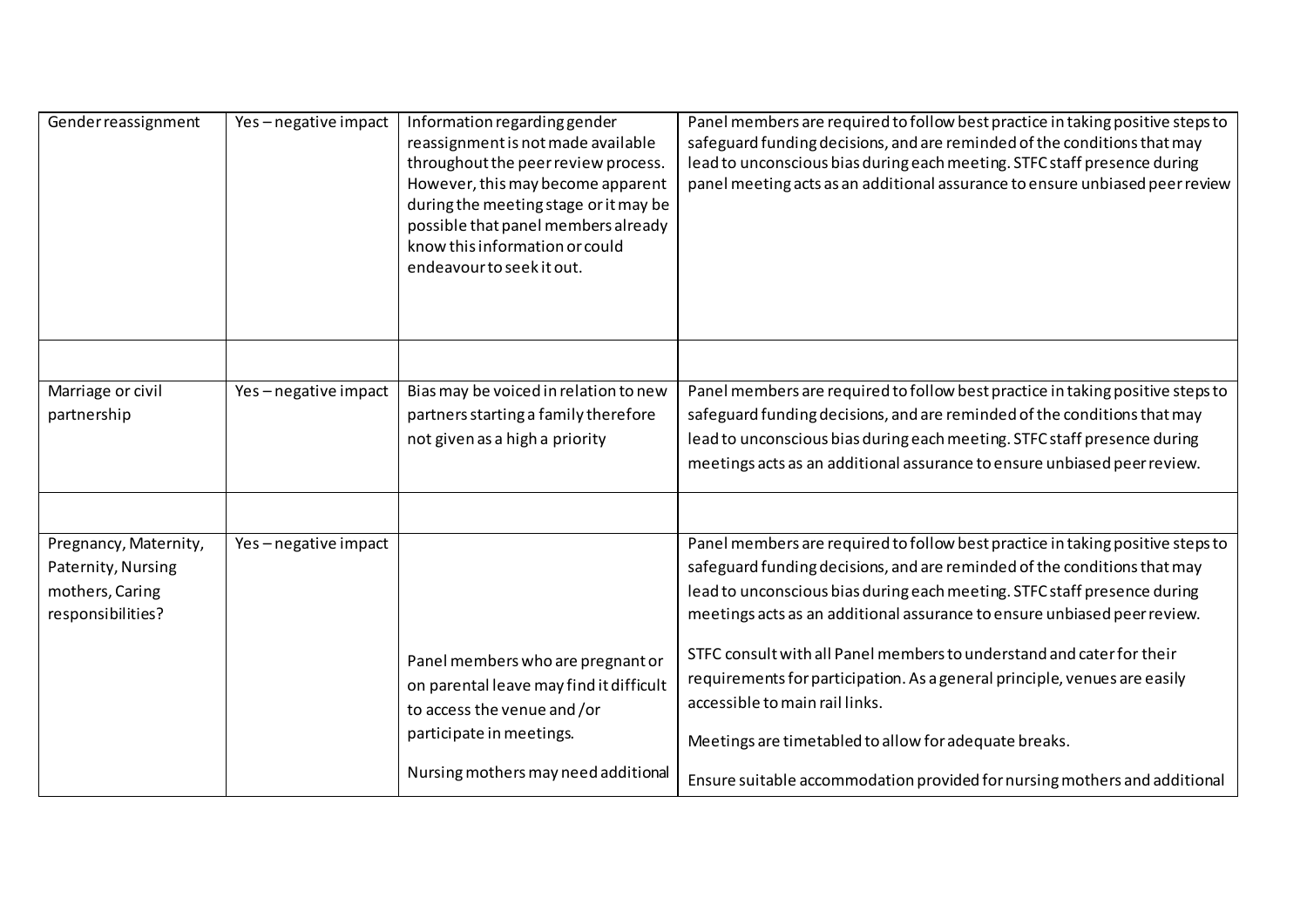|                    |                     | support in terms of suitable<br>accommodation or childcare<br>An applicant's career path and track<br>record may be criticised due to the<br>existence of a number of career<br>breaks due to maternity/paternity.<br>Panel members may face additional<br>childcare costs if having to work<br>outside of their normal hours. | childcare.<br>STFC recognise this issue and the potential impact and will consider as part of<br>the review. The office will appropriately moderate discussions and ensure the<br>objective application of the assessment criteria.<br>STFC will reimburse additional childcare costs, above any beyond that<br>required during normal working hours.                                                                                                                    |
|--------------------|---------------------|--------------------------------------------------------------------------------------------------------------------------------------------------------------------------------------------------------------------------------------------------------------------------------------------------------------------------------|--------------------------------------------------------------------------------------------------------------------------------------------------------------------------------------------------------------------------------------------------------------------------------------------------------------------------------------------------------------------------------------------------------------------------------------------------------------------------|
| Race               | Yes-negative impact | Information regarding race is not<br>made available throughout the peer<br>review process. However, it may be<br>possible that panel members already<br>know this information or could<br>endeavour to seek it out.                                                                                                            | Panel members are required to follow best practice in taking positive steps to<br>safeguard funding decisions, and are reminded of the conditions that may<br>lead to unconscious bias during each meeting. STFC staff presence during<br>meetings acts as an additional assurance to ensure unbiased peer review.                                                                                                                                                       |
| Religion or belief | Yes-negative impact | Panel members may be unable to<br>participate in meetings due to                                                                                                                                                                                                                                                               | Panel members are required to follow best practice in taking positive steps to<br>safeguard funding decisions, and are reminded of the conditions that may<br>lead to unconscious bias during each meeting. STFC staff presence during<br>meetings acts as an additional assurance to ensure unbiased peer review.<br>Consideration will be given to the timing of panel meetings so that Panel<br>members from different religious communities can attend if requested. |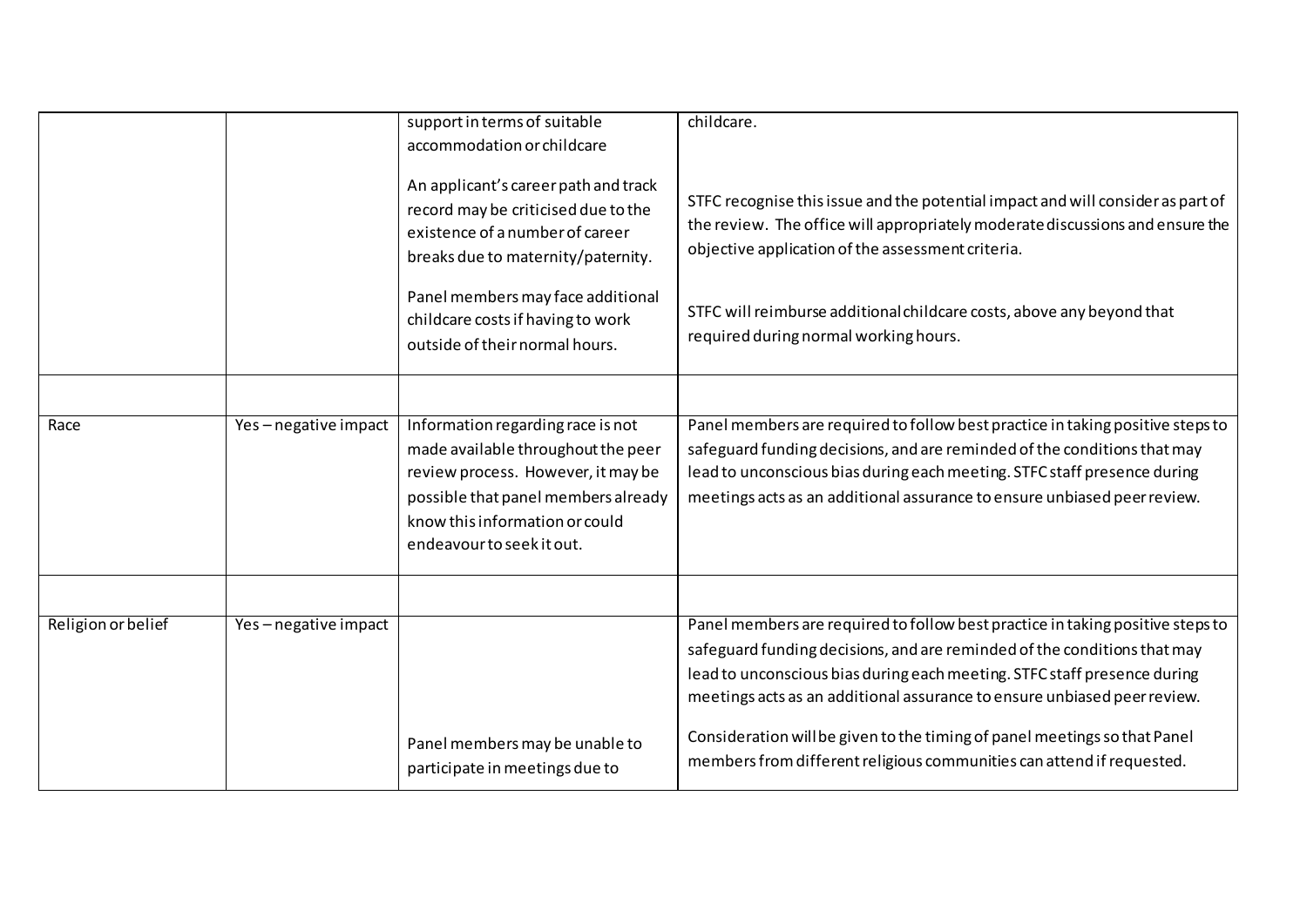|                    |                     | religious observances<br>Panel members or attendees may<br>have specific dietary requirements<br>due to religious belief.                                                                                                                                             | STFC consult with all Panel members to understand and cater for their<br>requirements for participation. Ensure the venue caters for all dietary<br>requirements.                                                                                                                                                                                                                                                        |
|--------------------|---------------------|-----------------------------------------------------------------------------------------------------------------------------------------------------------------------------------------------------------------------------------------------------------------------|--------------------------------------------------------------------------------------------------------------------------------------------------------------------------------------------------------------------------------------------------------------------------------------------------------------------------------------------------------------------------------------------------------------------------|
| Sexual orientation | Yes-negative impact | Information regarding sexual<br>orientation is not made available<br>throughout the peer review process.<br>However, it may be possible that<br>panel members already know this<br>information or could endeavour to<br>seekit out.                                   | Panel members are required to follow best practice in taking positive steps to<br>safeguard funding decisions, and are reminded of the conditions that may<br>lead to unconscious bias during each meeting. STFC staff presence during<br>meetings acts as an additional assurance to ensure unbiased peer review.                                                                                                       |
| Sex (gender)       | Yes-negative impact | Panel members, reviewers may<br>criticise track record, publication<br>history which could be as a result of<br>extended maternity, paternity leave.<br>Negative perceptions of an<br>applicant's gender may be expressed<br>by a peer reviewer or a panel<br>member. | STFC are committed to ensuring that Panel Members are briefed on how to<br>handle such situations.<br>Panel members are required to follow best practice in taking positive steps to<br>safeguard funding decisions, and are reminded of the conditions that may<br>lead to unconscious bias during each meeting. STFC staff presence during<br>meetings acts as an additional assurance to ensure unbiased peer review. |